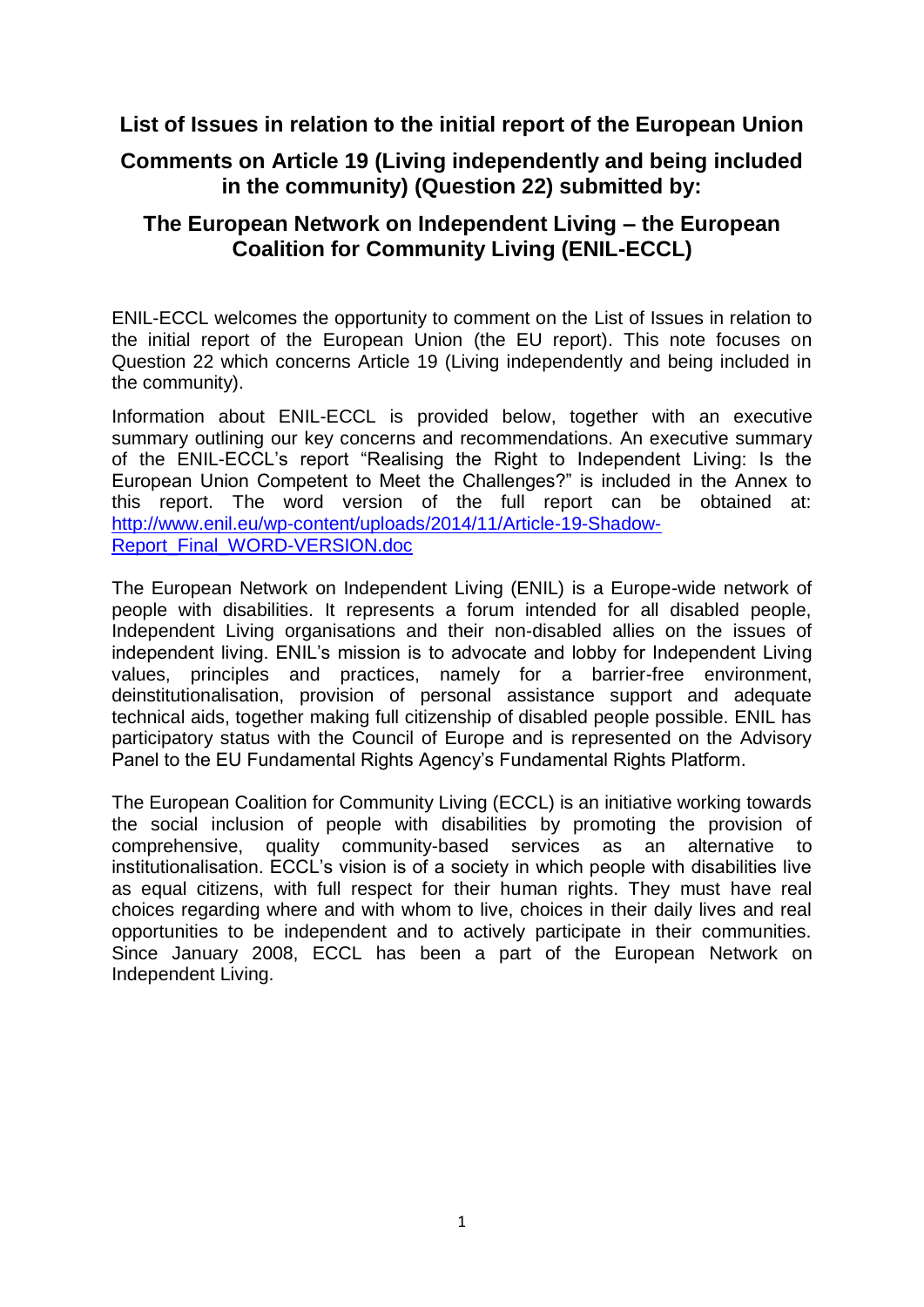# *Executive Summary of ENIL-ECCL's response*

## *Potential of ESIFs to promote social inclusion not realised to date*

Although European Structural and Investment Funds (ESIFs) have the potential to ensure, protect and promote social inclusion, in some cases they have helped to exacerbate the social exclusion of people with disabilities. ESIFs have been used to fund projects that maintain systems of institutionalised care, thereby segregating people with disabilities from their local communities, rather than supporting the reforms needed to promote the social inclusion of people with disabilities.

It is essential that the EU establishes effective systems to address these concerns and ensure that ESIFs facilitate the reforms needed to enable people with disabilities to live and participate in their local communities. In particular ESIFs have a crucial role in supporting the transition from institutional care to community-based services**.**  To achieve the full potential of ESIFs, ENIL-ECCL recommend that the EU take a range of actions, which are summarised as follows:

- 1. Prohibit the use of ESIFs investments into institutional care.
- 2. Encourage Member States to use ESIFs to promote social inclusion, specifically to facilitate the transition from institutional care to community-based services.
- 3. Take action to avoid the misuse of ESIFs, e.g. insist on clear strategies for the transition from institutional care to community-based alternatives that promote social inclusion.
- 4. Establish monitoring systems to ensure the effective use of ESIFs.
- 5. Take action to prevent the inappropriate use of ESIFs.

#### **Insufficient involvement of non-governmental organisations (NGOs) to date**

Although the situation is much better than the previous financing period, there has been an insufficient involvement of non-governmental organisations (NGOs) in the programming and implementation of ESIFs in the financing period 2014 – 2020. This is a wasted opportunity given that many NGOs have valuable expertise, especially those who provide high quality community-based services. To address this concern, ENIL-ECCL recommend that the EU take a range of actions, including:

- 1. Work with Member States to increase greater awareness about the use of ESIFs, particularly amongst civil society and people with disabilities themselves.
- 2. Encourage the use of ESIFs to build the capacity of user-led disabled persons" organisations to meaningfully participate in ESIF implementation and monitoring.
- 3. Ensure that Member States comply with their partnership requirements in the planning, implementation and evaluation of ESIFs projects.
- 4. Require deinstitutionalisation strategies to describe how the goals and objectives have been developed and agreed upon, and how relevant individuals and their organisations have been consulted and their views taken into account (including those of people with disabilities themselves).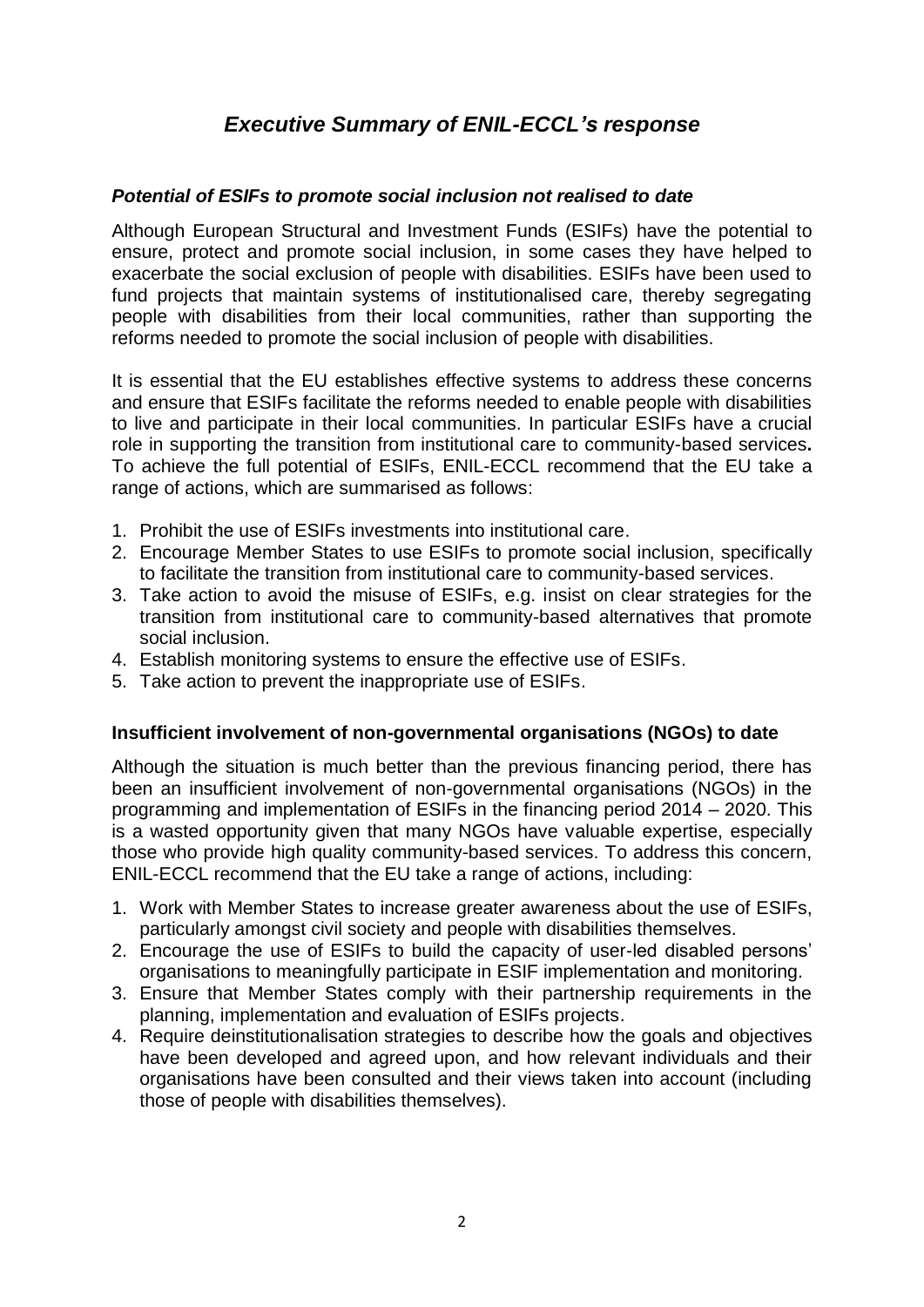## *A. Please explain how European funding, especially the European Structural and Investment Fund (ESIF), is used to ensure, protect and promote the inclusion of persons with disabilities in their local communities?*

ESIFs have the potential to support a range of initiatives that seek to ensure, protect and promote the social inclusion of people with disabilities. However, significant problems with their implementation have undermined this goal and in some cases the use of ESIFs have exacerbated the social exclusion of people with disabilities. Of particular concern is that in the past, there has been a failure to use ESIFs to support the development of properly planned strategies for the transition from institutional care to community-based services. These points are considered further below.

## *A.1. Potential of ESIFs to promote social inclusion not realised to date*

 *ESIFs can provide a significant resource to enable governments to address the social exclusion of people with disabilities.*

ESIFs have a particularly important role in addressing the prevalence of institutionalisation of people with disabilities in many parts of the European Union (EU). They can support the development of new services, including services that prevent institutionalisation and the provision of technical support for reforming legislative and financial frameworks to underpin and support community-based services that promote independent living.<sup>1</sup>

The European Regional Development Fund (ERDF) can finance investments in health and social care infrastructure, and the European Social Fund (ESF) can support employment initiatives, such as the provision of training of staff working in community-based services or supporting personal assistance schemes.

- *ESIFs have a crucial role in the planning and implementation of the transition from institutional care to a system of community-based services and supports that enable people with disabilities to live and participate in their communities as equal citizens.* Such work is important because:
	- A study funded by the European Commission (EC) and published in 2007 estimated that 1.2 million people with disabilities across the  $EU^2$  were living in institutions. As noted by the EU (paragraph 100, EU report), the study also found "that institutional care for disabled people in Europe fell short of acceptable standards'. Moreover, during the past decade, numerous reports have highlighted the severe and wide-ranging human rights abuses that form part of daily life in such institutional settings.<sup>3</sup>
	- **IFFE** Irrespective of any physical or other abuse perpetrated against residents, the segregation of people with disabilities in institutions is a human rights violation. In addition to being contrary to Article 19 of the CRPD and Article 26 (Integration of persons with disabilities) of the Charter of Fundamental Rights, the segregation of people with disabilities in long-stay residential institutions also runs against the provisions governing the use of ESIFs (see Article 7 of Regulation (EU) No 1303/2013 ("Common Provisions Regulation - CPR"),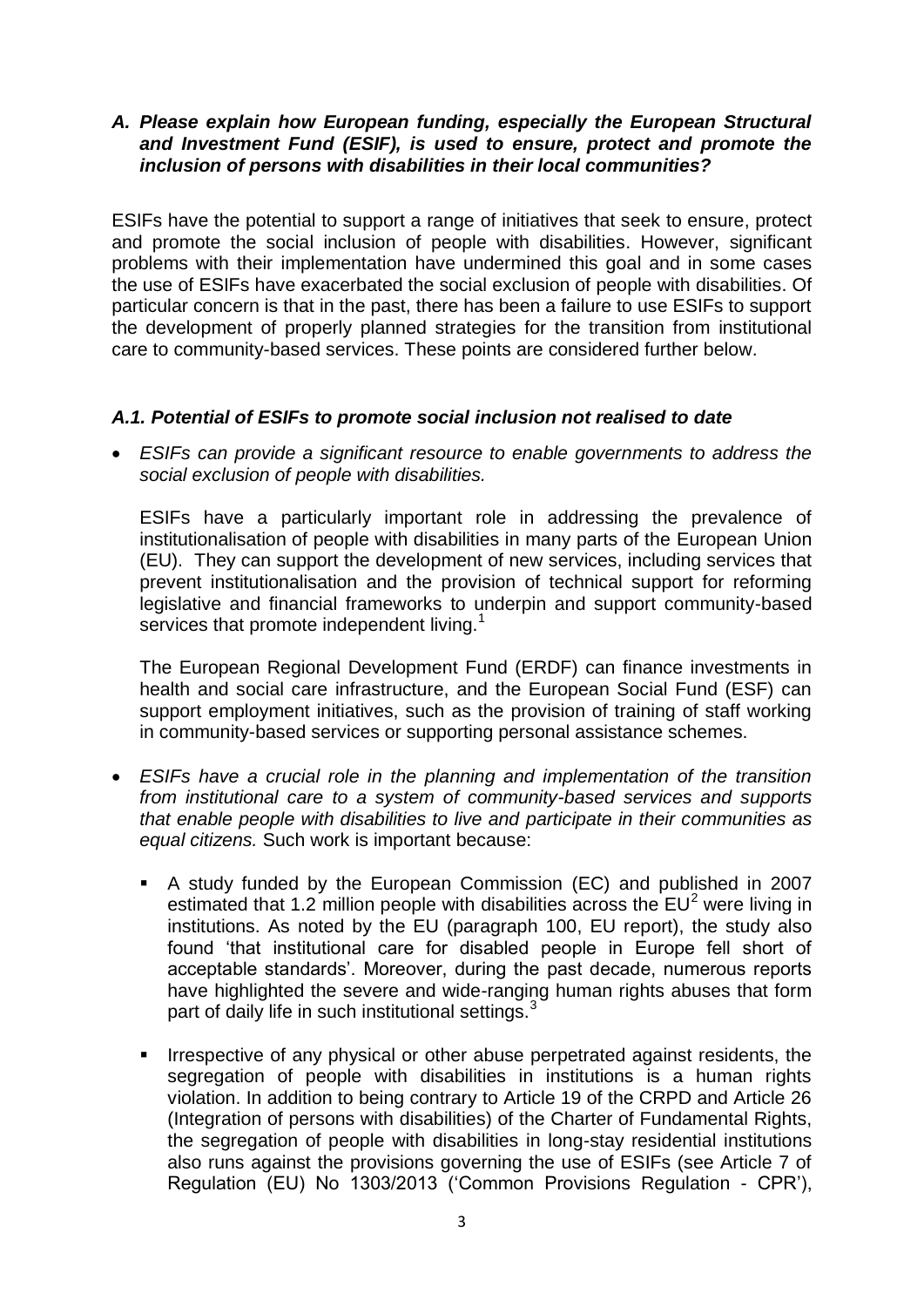which requires the EC and EU Member States to take concrete steps to prevent any discrimination based on disability "during the preparation and implementation of programmes'.

- Although policies of the EU and Member States highlight the need for action to ensure the social inclusion of people with disabilities, progress towards alternatives has been slow and in many countries institutional care remains the predominant form of "care". This is especially true for Central and Eastern Europe and the Baltic countries (which became EU members in 2004), which have a strong legacy of institutional care and very few community-based services in place.
- *Despite their potential for facilitating positive reforms that would enhance the social inclusion of people with disabilities, in many cases ESIFs have used to fund projects that have hindered rather than helped the realisation of the right to independent living.*

## *A.2. Past use of ESIFs: Key areas of concern*

 *ESIFs investments into institutional care:* It is estimated that during the previous EU financing period (2007- 2013) a total of at least 150 million Euros were invested into the renovation or building of new institutions for disabled people in the countries of Bulgaria, Hungary, Latvia, Lithuania, Romania and the Slovak Republic.<sup>4</sup> Additional information provided to ENIL-ECCL suggests that ESIFs have also been invested in institutional care in the Czech Republic, Estonia and Poland.<sup>5</sup> The Council of Europe's Commissioner for Human Rights, expressed his concern as follows:

"Unfortunately, Europe still has a long way to go even to eradicate the most obvious violations of this right; that is, the segregation of persons with disabilities in large institutions. The human rights violations such institutions engender are well documented, including in the case-law of the European Court of Human Rights and the reports of the Council of Europe anti-torture Committee (CPT), yet they continue to blight the European landscape. There are still European countries refurbishing existing institutions or even building new ones – sometimes, shamefully, with EU structural funds."<sup>6</sup>

- *Resources diverted away from developing community services:* Using ESIFs to maintain institutional care means that funding is being diverted away from developing community-based services which would enable people with disabilities to live and participate in the community. As the Report of the Ad Hoc Expert Group on the Transition from Institutional to Community-based Care (published by the EC in 2008) notes, such investment "often makes it more difficult to close institutions in the medium term, as authorities are reluctant to close a service in which a great deal of money has been invested".
- *Services replicating institutional cultures:* ESIFs have supported the development of different residential settings (such as "small group homes"), which have replicated the institutional culture. Save for an improvement in the physical environment, little else has changed. Services referred to as "community-based"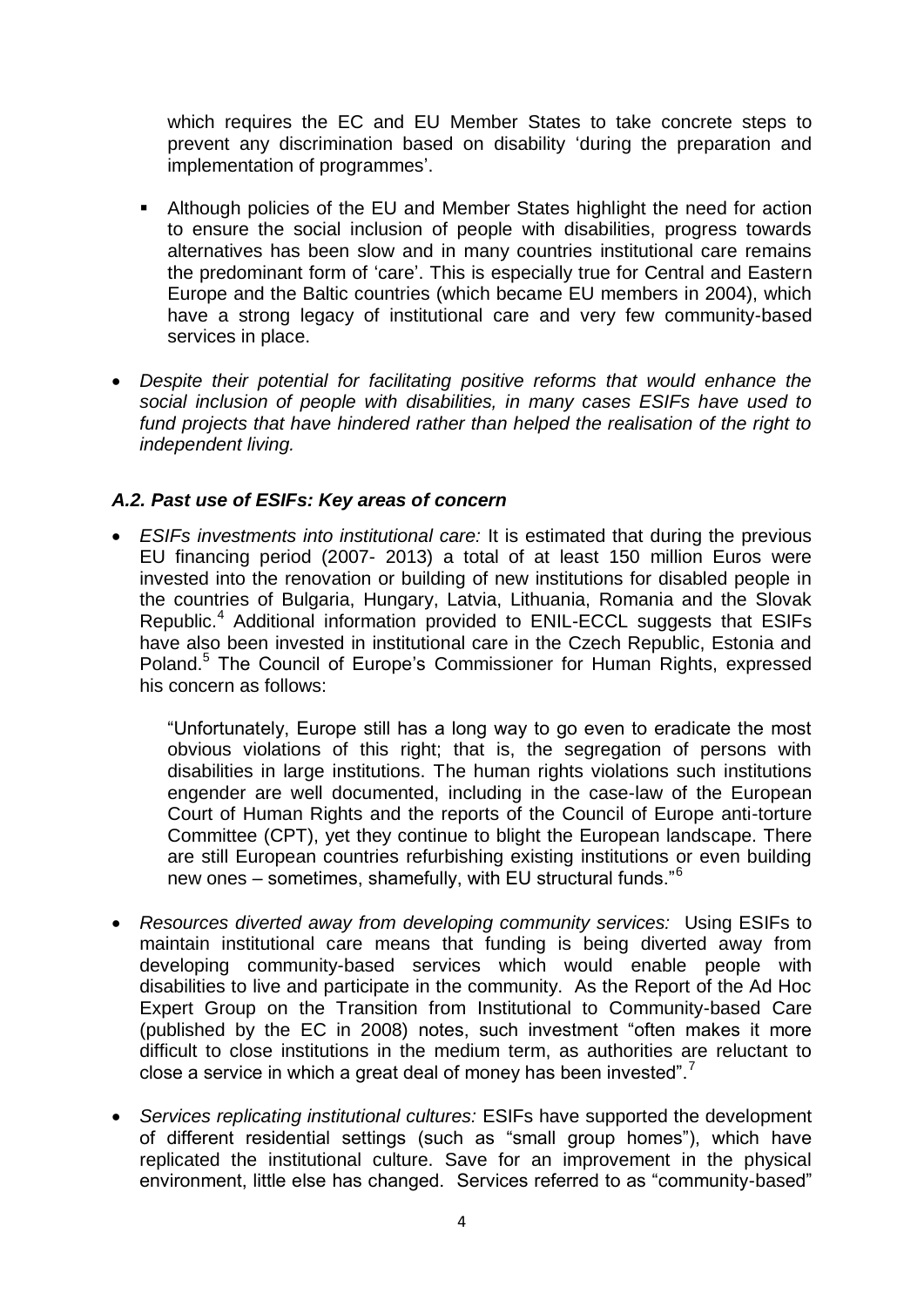or "independent living" are being supported, when in fact they remain institutional in character.<sup>8</sup> This may be due to a number of factors, such as the number of residents living in one place, the fact that residents are not able to choose where, or with whom, they live, and the fact that the staff are not properly trained to work in the new services.

## *A.3. Future use of ESIFs: the need to avoid the past misuse of ESIFs*

Largely thanks to the EC, a number of significant changes have been introduced to the provisions governing the use of ESIFs for the period 2014  $-$  2020.<sup>9</sup> The emphasis on using ESIFs to support the "transition from institutional to communitybased care", as well as social inclusion, accessibility and non-discrimination, is very positive. These, together with the general *ex ante* conditionality to comply with the CRPD, has improved the EC"s ability to ensure that ESIFs are used to promote, rather than hinder, the social inclusion of people with disabilities. However, further work is required to ensure that the projects funded by ESIFs achieve these goals. Set out below are ENIL-ECCL"s recommendations on what action the EC needs to take, on behalf of the EU, in order to address the key concerns about the use of ESIFs, thereby helping to address the barriers to the social inclusion of people with disabilities.

## **Promoting Social Inclusion: Recommendations**

## **1. Prohibit the use of ESIFs investments into institutional care**

The EU report states (paragraph 98):

"The ERDF should as a basic principle not be used for building new residential institutions or the renovation and modernisation of existing ones. Targeted investments in existing institutions can be justified in exceptional cases where urgent and life-threatening risks to residents linked to poor material conditions need to be addressed, but only as transitional measures within the context of a de-institutionalisation strategy".

Given that in the past ESIFs have been invested in institutions, it is crucial that this statement is set out clearly in EC guidance and other documents relevant to the use of ESIFs so that all those involved in the planning and implementation of projects funded by ESIFs are aware of this restriction.

## **2. Encourage Member States to use ESIFs to promote social inclusion**

The EU must be more proactive in encouraging Member States to use ESIFs in order to promote the right to living independently and being included in the community. In particular:

a) The EC should make clear that where it has identified transition from institutional care to community-based services as a priority area.<sup>10</sup> those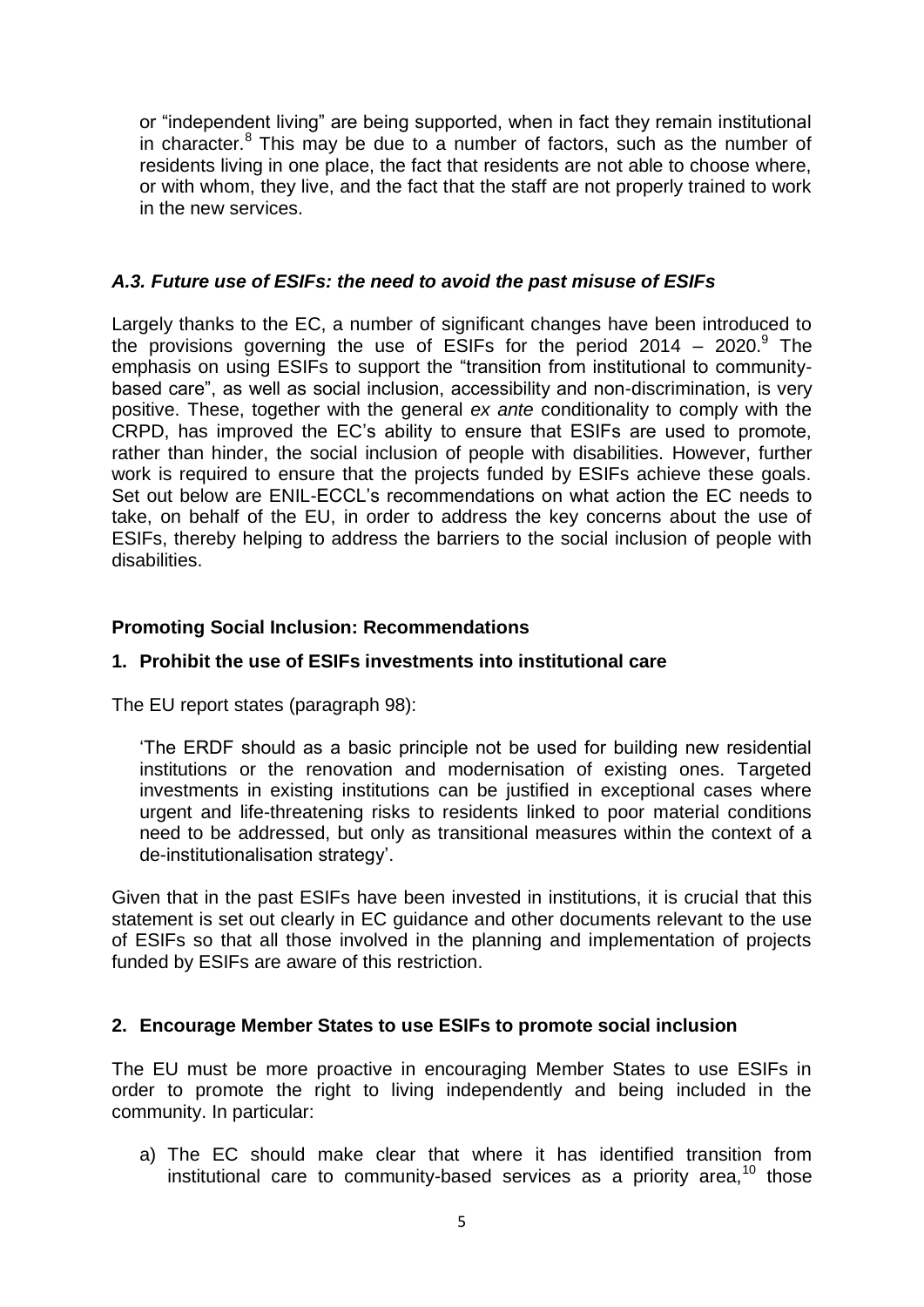Member States will be expected to invest a sufficient amount of ESIFs into genuine community-based alternatives to institutions (i.e. develop services and support that enable people with disabilities to engage in community life).

- b) The EC should provide leadership and guidance for Member States, for example ensuring that EC staff are familiar with, and promote the use of, materials developed to assist in facilitating the transition from institutional care to community based services. For example, the *Common European Guidelines on the Transition from Institutional to Community-based Care*<sup>11</sup> includes guidance on monitoring and evaluating the quality of services and how users of the services can be included in this work.
- c) The EC should promote personal assistance schemes as a measure to be supported by ESIFs. This is because personal assistance schemes are a crucial element of the range of community-based services that should be made available in accordance with Article 19 (they are specifically referred to by Article 19). Genuine personal assistance schemes should give disabled people choice and control over the recruitment, employment, and training of the assistants and the tasks they implement.<sup>12</sup>

Whereas the EU considers that "EU law does not directly address the issue of personal assistance schemes, which are a matter of national competence" (paragraph 103, EU Report), this view fails to take into account the EU"s role in promoting the use of personal assistance schemes through ESIFs investments. It is also at odds with the EU"s Disability Strategy which states that the EU will take action to support national activities in developing personal assistance schemes.<sup>13</sup>

## **3. Take action to avoid the misuse of ESIFs**

To ensure that in the future ESIFs are used to promote, rather than hinder, independent living the EU needs to:

- Insist on clear strategies for the transition from institutional care to community*based alternatives that promote social inclusion*. <sup>14</sup> Guidelines endorsed by the EC, state that governments should prepare a strategy that sets out the overall framework for guiding the necessary reforms in three key areas, namely the closure of institutions, the development of community-based services (including prevention of institutionalisation) and inclusive mainstream services.<sup>15</sup>
- *Ensure that Member States' strategies define terms such as "institution" and "community-based services"* so that the services developed by projects supported by ESIFs are focused on enabling people to live and participate in the community, as required by Article 19, and do not fund services that replicate the regimes of the larger institutions they were intended to replace. Communitybased services include accessible mainstream services, such as housing, healthcare, education, employment, culture and leisure, that eliminate the need for special or segregated institutions, as well as specialised services for persons with disabilities, such as personal assistance.<sup>16</sup>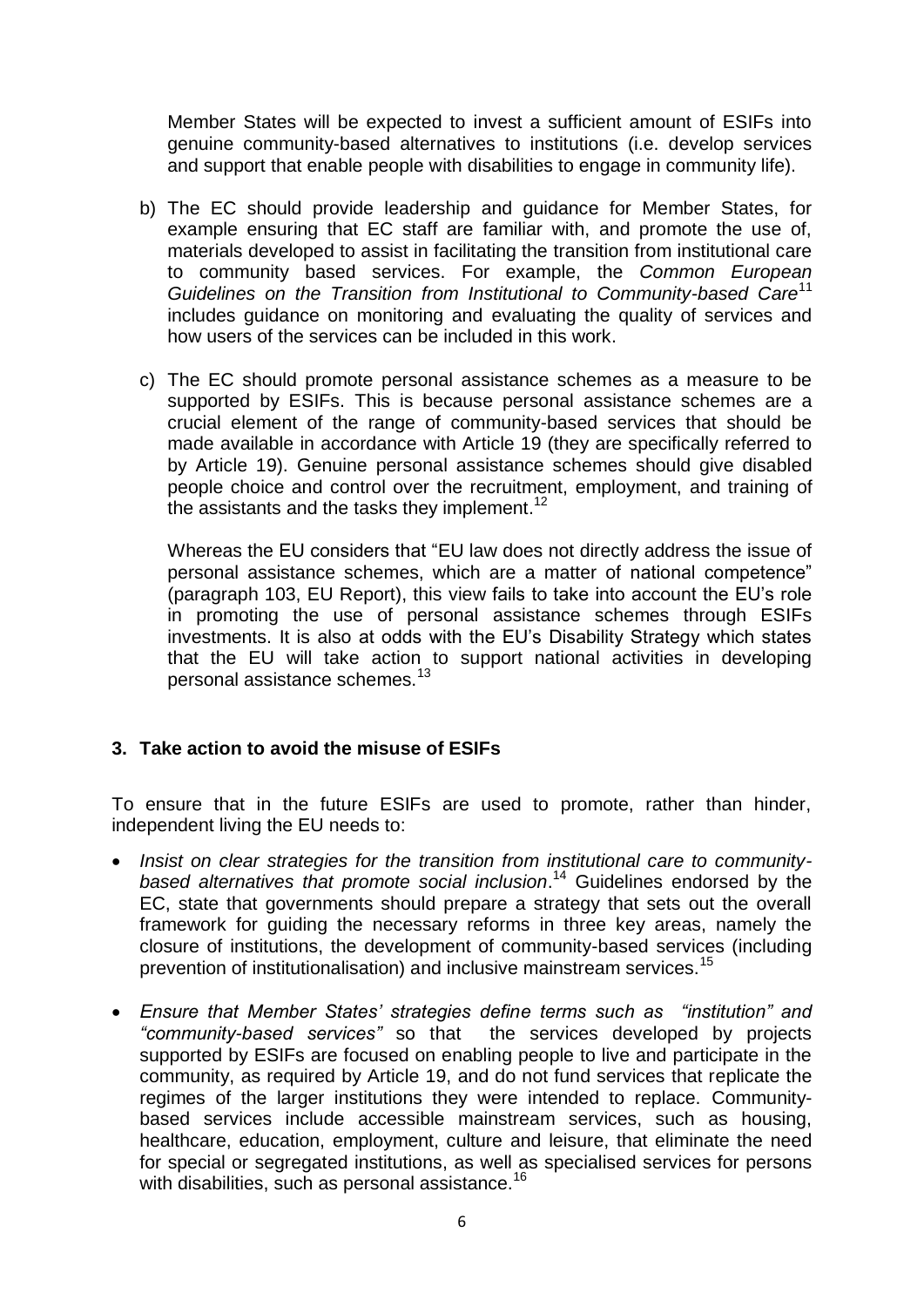*Facilitate greater co-operation between relevant Member State ministries and within the Directorate Generals of the EC* so that no ESIFs are invested in institutions. In the past institutions have received funds to meet targets unrelated to reform in health and social care, such as improving accessibility or energy efficiency.<sup>17</sup> While accessibility as such is a positive goal, making institutions accessible results in a waste of resources, which could have been invested in the development of community-based services, and delays the closure of the institution. This also highlights the need for an emphasis on social inclusion in the Member States" strategies.

#### **4. Establish monitoring systems to ensure compliance with EU law and policy (including the CRPD)**

a) The EU should acknowledge that it needs to take on a greater role in monitoring how ESIFs are applied by Member States.

This is needed because to date the EC has placed an overly restrictive interpretation of its role. In particular, the EU states (paragraph 99, EU report) and in its reply to the List of Issues (June 2015, paragraph 83) that while it has a responsibility for ensuring that Member States' Operational Programmes (OPs)<sup>18</sup> comply with EU law and policies, implementation is the responsibility of Member States.

This statement requires clarification. It suggests that once OPs are agreed, the EC is not concerned with decisions on how ESIFs are applied (such as which activities are funded by ESIFs). However, as the EU Ombudsman notes, the EU should not allow itself to finance actions which are not in line with EU values.<sup>19</sup>

Whereas it is very positive that the EU has made clear that it will use its powers to suspend or withdraw payments if it finds that Member States have failed to comply with EU law and policy (paragraph 99 EU report), it is not clear how the EC can adhere to this commitment without monitoring the projects funded by ESIFs. Unless it does so, the EC will not be aware of cases in which ESIFs are funding activities that do not comply with EU law and policy. For example, using ESIFs to develop services that are institutional in character and/or located on the outskirts of towns would be contrary to the objective of promoting the transition from institutional to community-based care. However, without any means of monitoring such a project, the EC would be unaware of the problem and therefore not in a position to take remedial action.

b) The EU should establish an effective mechanism for monitoring the implementation of the projects funded by the  $ESIFs.<sup>20</sup>$ 

This is necessary to ensure ESIFs, which are being provided by the EU, are not being invested in projects that conflict with the EU"s obligations under the  $CRPD<sup>21</sup>$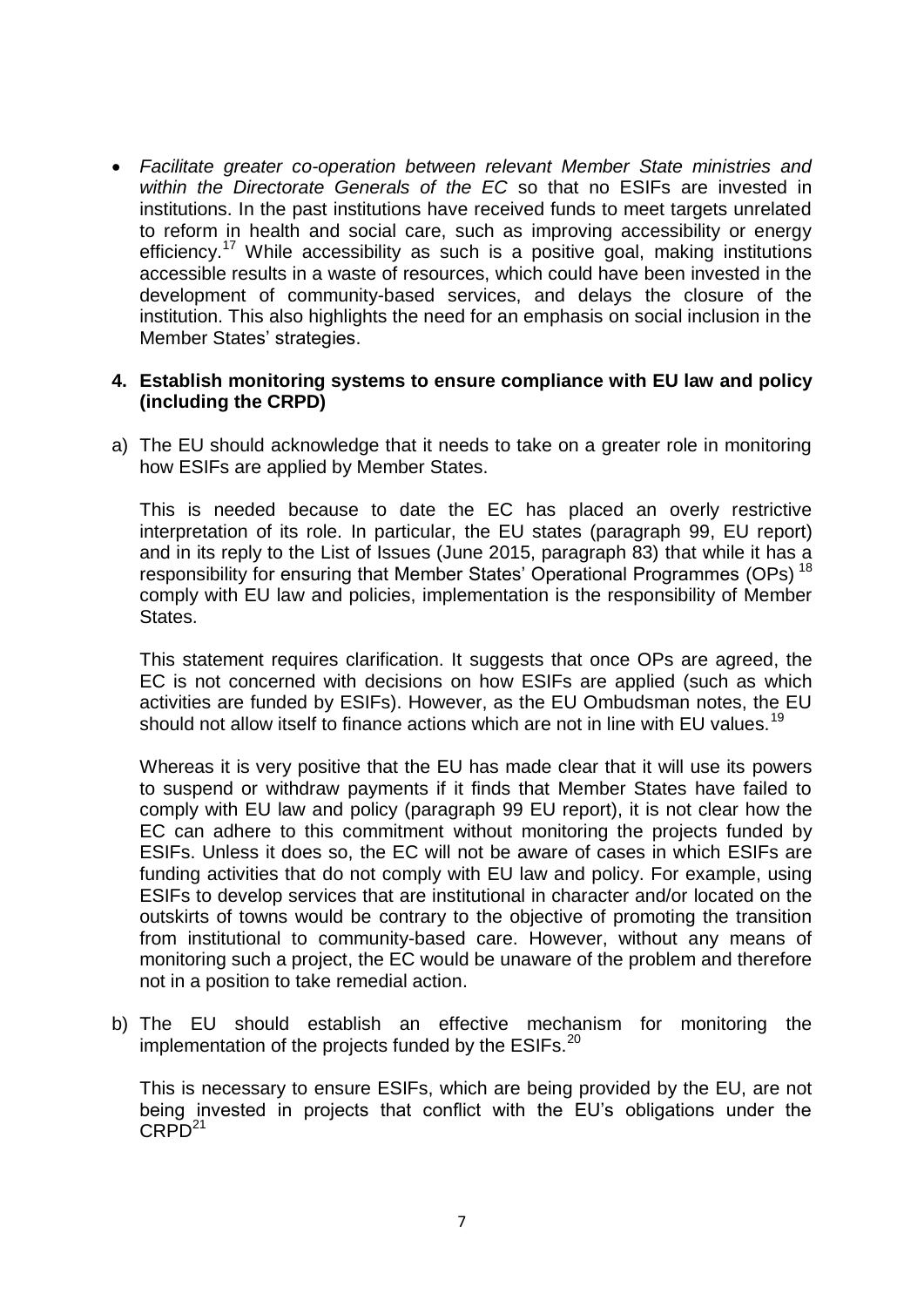ENIL-ECCL is concerned that there are insufficient mechanisms in place to enable the EC to monitor the implementation of projects funded by ESIFs to ensure that such projects develop community-based services that promote social inclusion and are not used to create services that replicate institutional care.

In the light of these concerns, a key question for the EU is how the EC will assess Member States" compliance with the requirements set out under the revised provisions governing the use of ESIFs. ENIL-ECCL consider that in order to do so the EC will need to take the following steps:

- *Assess the adequacy of measures to promote independent living:* It is unclear how the EC will assess whether the measures for the shift from institutional to community-based services and support identified by Member States are sufficiently directed towards the closure of institutions and the development of services that fully support the right to independent living.<sup>22</sup>
- *Assess the accessibility of mainstream services* (paragraph 95, EU report) it is not clear how compliance with these provisions will be monitored, or who would assess for compliance. As yet, there are no accessibility standards at the EU level, and Member States' standards vary. If this is to be monitored by civil society groups, additional funding will be required. Furthermore, it is not clear what would happen if projects supported by ESIFs are not accessible.
- *Assess the capacity to comply with the CRPD:* It is not clear how the EC intends to assess Member States" compliance with the general *ex ante* conditionality on disability (which requires the existence of "administrative capacity for the implementation and application of [the CRPD]"). The criteria for fulfilment refer to the involvement of "bodies in charge of protection of rights of persons with disabilities or representative organisations of people with disabilities and other relevant stakeholders" throughout the process of programmes funded by ESIFs, training of staff on disability law and policy and practical application of the CRPD and monitoring compliance with Article 9.
- *Engage with civil society organisations with an interest in this area:* The EU Ombudsman has recommended a number of actions that the EC could undertake to encourage civil society to contribute to the EC"s work in monitoring the implementation of ESIFs, such as an on-line platform which would enable complaints and shadow reports to be submitted.<sup>23</sup>

## **5. Investigate concerns about the inappropriate use of ESIFs**

As noted above the EU"s commitment to using its powers to suspend or withdraw payments if it finds that Member States have failed to comply with EU law and policy is very welcome. The EU should make clear that this commitment includes taking action to investigate cases where there are concerns that the ESIFs are being used for projects that do not comply with Article 19 and suspending/withdrawing funding in cases where the funds have been inappropriately used.

It should be noted that the EU Ombudsman"s view is that the "fact that the Commission is not directly responsible for managing ESI Funds should never be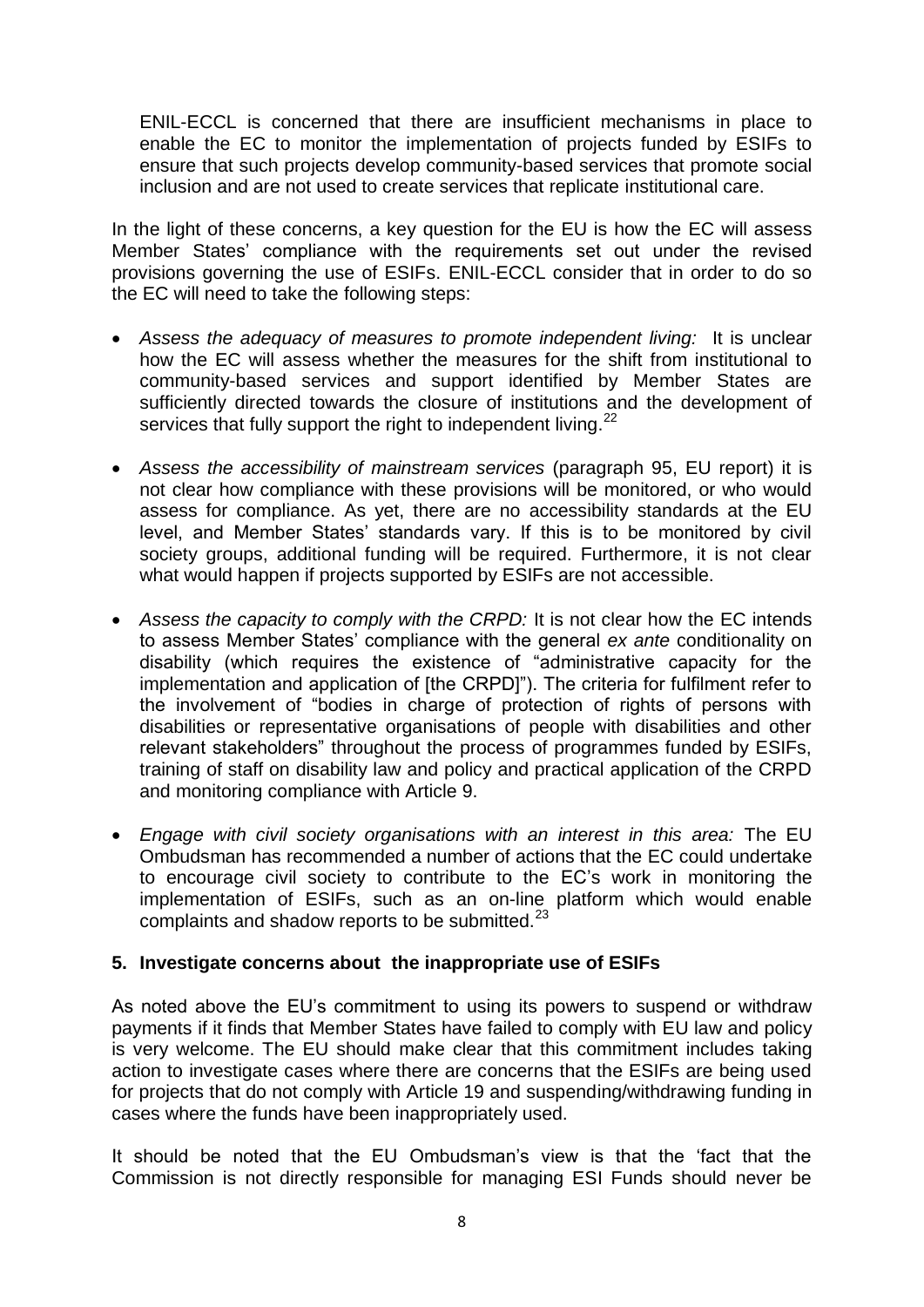used as a reason for not acting if fundamental rights have been, or risk being violated $^{\prime}$ <sup>24</sup>

## *B. How are representative organisations of persons with disabilities involved in the policy making, implementation, monitoring and evaluation of the use of that funding?*

#### **Insufficient involvement of non-governmental organisations (NGOs) to date**

Although the situation is much better than the previous financing period, there has been an insufficient involvement of non-governmental organisations (NGOs) in the programming and implementation of ESIFs in the financing period 2014 - 2020, despite this being a legal requirement under the European Code of Conduct on Partnership.<sup>25</sup> This is a wasted opportunity given that many NGOs have valuable expertise, especially those who provide high quality community-based services.

## **Involving Civil Society: Recommendations**

- 1. The EU (through the EC) should work with the Member States to ensure that there is greater awareness about the use of ESIFs, particularly amongst civil society (NGOs) and people with disabilities themselves.
- 2. The EU should encourage Managing Authorities to use of ESIFs to fund technical assistance to build the capacity of user-led disabled persons" organisations (DPOs) advocating for deinstitutionalisation to meaningfully participate in ESIFs implementation and monitoring. In the experience of ENIL-ECCL, which brings together mainly grassroots groups, most organisations lack the necessary expertise and influence to take part in the process.
- 3. The EU (through the EC) should ensure that Member States comply with their partnership requirements in the planning, implementation and evaluation of ESIFs projects. This should include ensuring that NGOs who are service providers know how to apply for EU funding, and taking steps to facilitate the involvement of service users.
- 4. The EC should require that Member States' deinstitutionalisation strategies describe how the goals and objectives have been developed and agreed upon, and how relevant individuals and their organisations have been consulted and their views taken into account (including those of people with disabilities themselves). For example, a significant concern is that people with disabilities in institutional care (in the majority, these are people with intellectual disabilities and mental health problems) often remain without a voice in this process.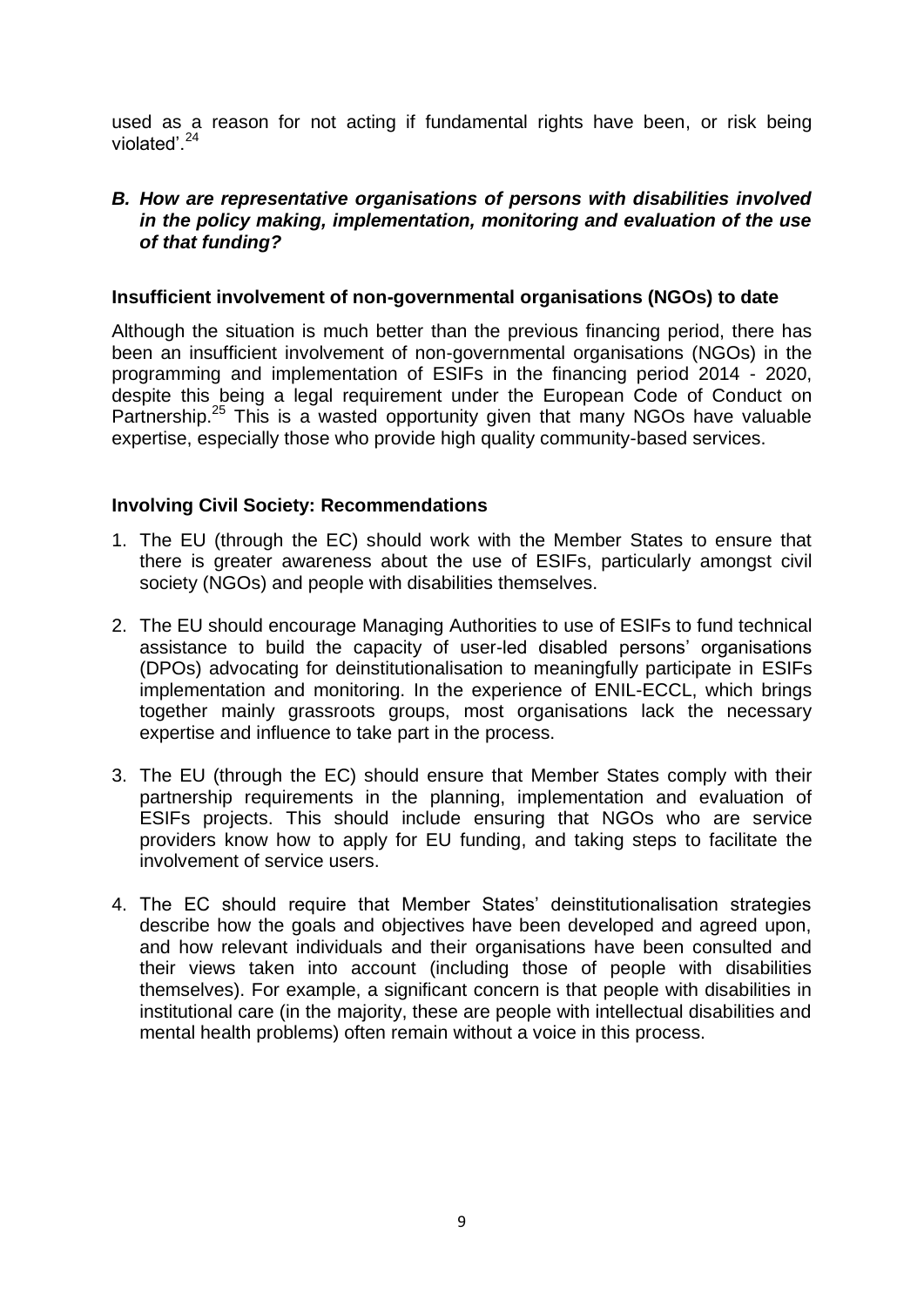# **Annex**

**Realising the Right to Independent Living: Is the European Union Competent to Meet the Challenges? ENIL-ECCL Shadow report on the implementation of the UN Convention on the Rights of Persons with Disabilities in the European Union (October 2014)**

## **Executive Summary**

This report considers the action taken by the European Union ("EU") to implement the rights of people with disabilities under Article 19 (living independently and being included in the community) of the UN Convention on the Rights of Persons with Disabilities ("CRPD"). It seeks to provide the Committee on the Rights of Persons with Disabilities with information that will be of assistance when assessing the extent to which the EU has complied with its obligations under Article 19. It does so by considering the initial EU report to the CRPD Committee, *Report on the implementation of the UN Convention on the Rights of Persons with Disabilities (CRPD) by the European Union<sup>26</sup>* ("the EU report") and providing comments under the following four broad areas:

- 1. Ascertaining the extent of the EU"s obligations under the CRPD
- 2. Understanding the current situation of people with disabilities living in the EU
- 3. Using Structural Funds to promote independent living
- 4. Promoting personal assistance as an essential element of independent living

Under each of these areas, key issues of concern are identified and discussed. They are followed by a set of proposed questions, which the CRPD Committee may wish to raise with the EU when considering the EU"s compliance with the CRPD. The two specific areas - the use of "Structural Funds" (European Structural and Investment Funds) to promote independent living and the promotion of personal assistance as an essential element of independent living are the focus of this report. This is because ENIL-ECCL consider these areas to be crucial elements of the work that must be undertaken by the EU to enable people with disabilities to exercise their right to independent living.

## **1. Ascertaining the extent of the EU's obligations under the CRPD**

Given that the CRPD is a "mixed agreement", it is necessary to ascertain the extent of the EU"s responsibility to ensure compliance with the CRPD. The key issues of concern are as follows:

- Lack of clarity on the scope of the EU"s competence in relation to the CRPD
- Lack of clarity on action to be taken by the EU to ensure overall compliance with the CRPD
- Lack of clarity on EU"s competence and specific action to be taken in relation to Article 19 of the CRPD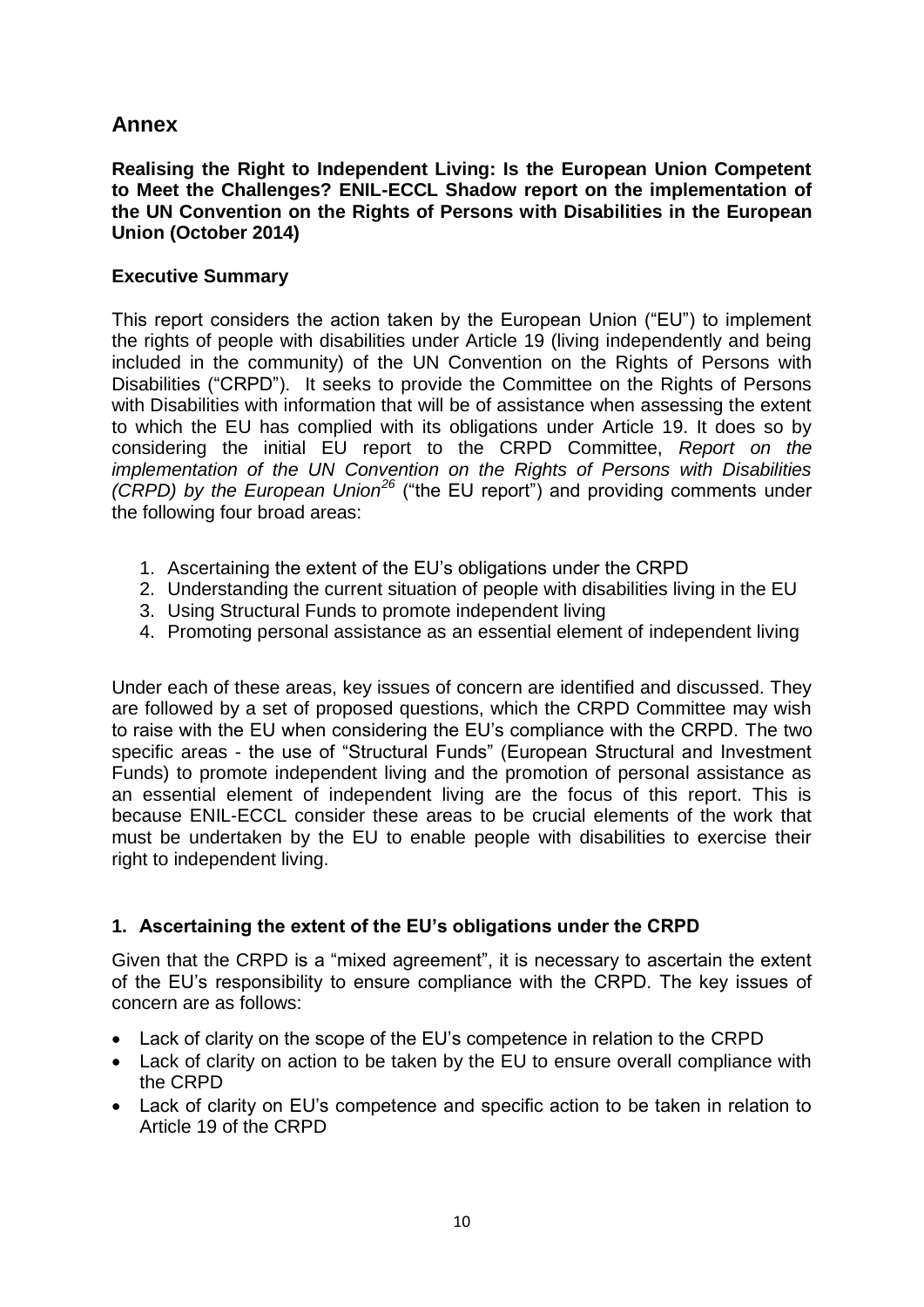## **The extent of the EU's obligations under the CRPD: Proposed questions**

- **Question 1:** *In which areas of the CRPD does the EU have exclusive competence (i.e. areas for which it is solely responsible for meeting the obligations under the CRPD) and in which areas does it share competence with the Member States?*
- **Question 2:** *Has the EU undertaken a review of EU legislation and policies for compliance with the CRPD and, if such a review has been undertaken, what is the outcome of this review (i.e. what recommendations have been made and to what extent have they been implemented)?*
- **Question 3:** *Given that the EU shares competence with the Member States in relation to Article 19, what specific actions are being taken by the EU to promote Article 19, how does the EU work with Member States towards meeting the obligations under Article 19, and how is progress assessed?*

## **2. Understanding the current situation of people with disabilities living in the EU**

People with disabilities living in the EU face significant barriers to independent living and being included in the community. For example, large numbers of people with disabilities continue to be placed in long-stay residential care - settings in which serious human rights abuses are known to occur. There is a disproportionate adverse impact on people with disabilities of governments' austerity measures and the progress towards achieving the transition from institutional care to communitybased alternatives remains slow and uneven. Despite their relevance to the CRPD and the significant negative impact on the lives of people with disabilities, the EU report gives too little attention to these areas. This raises the following key issues of concern:

- Insufficient data on the situation of people with disabilities in the EU
- Insufficient information on people with disabilities living in institutions
- Adverse impact of austerity measures on people with disabilities
- Insufficient action to raise awareness about the institutionalisation of people with disabilities
- Slow progress in developing community-based alternatives to institutional care that ensure independent living for people with disabilities

## **The current situation of people with disabilities living in the EU: Proposed questions**

- **Question 4:** *What action does the EU propose to take to address the lack of comprehensive and up to date information on the situation of people with disabilities in the EU, including people with disabilities living in long-stay residential care?*
- **Question 5:** *What action does the EU propose to take to ensure that Member States are aware of their obligations under the CRPD, including the obligation to promote independent living?*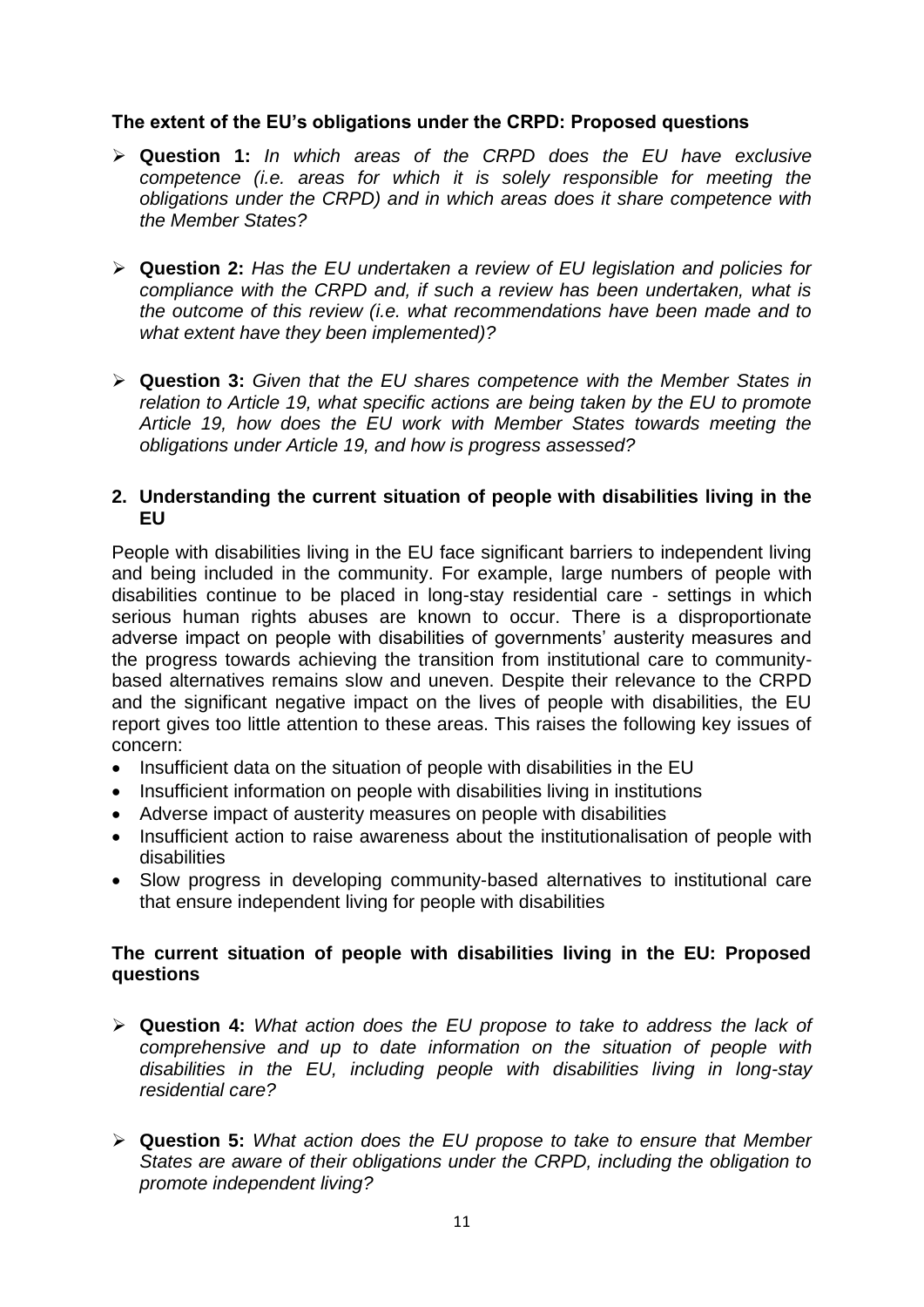**Question 6:** *What action is being undertaken by the EU to encourage Member States to promptly identify and address the reasons for the continued institutionalisation of people with disabilities, including the increase in the institutionalisation of people with disabilities as a result of austerity measures?* 

## **3. Using Structural Funds to promote independent living**

Structural Funds can play a significant role in the promotion of the right to independent living. They have the potential for facilitating the systemic reforms that governments need to make, if they are to achieve the goal of moving from institutional care to a range of community-based services and supports that enable people with disabilities to live and participate in the community as equal citizens. Their use must comply with EU law, including the CRPD. However, in the past, there has been a failure to use Structural Funds to support the development of a properly planned strategy for the transition from institutional care to community-based services. The key issues of concern are as follows:

- Clear leadership required at EU level to ensure Structural Funds support deinstitutionalisation reforms in the Member States
- The use of Structural Funds to maintain institutional care should be prohibited
- If such failures are to be avoided in the future, the significant negative consequences of past failures to ensure that Structural Funds support the development of community-based must be acknowledged
- Concerted action is required to avoid any future misuse of Structural Funds
- Clear monitoring mechanisms are required to ensure the effective use of Structural Funds to promote the right to independent living

## **The use of Structural Funds: Proposed questions**

- **Question 7:** *Where the need for "measures for the shift from institutional to community-based care" is identified as a funding priority by the EU, what action does the EU take to ensure that the Member State allocates a sufficient amount of Structural Funds for this purpose?*
- **Question 8:** *How will the EU ensure that all projects funded by Structural Funds accord with the CRPD, including the requirement under Article 19 that all people with disabilities have the right to "choose where and with whom they live"?*
- **Question 9:** *What action will the EU take if a Member State uses Structural Funds to support programmes that do not promote the right to independent living under Article 19, or otherwise do not comply with the EU or Member State's obligations under the CRPD?*
- **Question 10:** *What monitoring mechanisms within the EU are in place to ensure the effective use of Structural Funds to promote the right to independent living and how does this involve people with disabilities and their representative organisations?*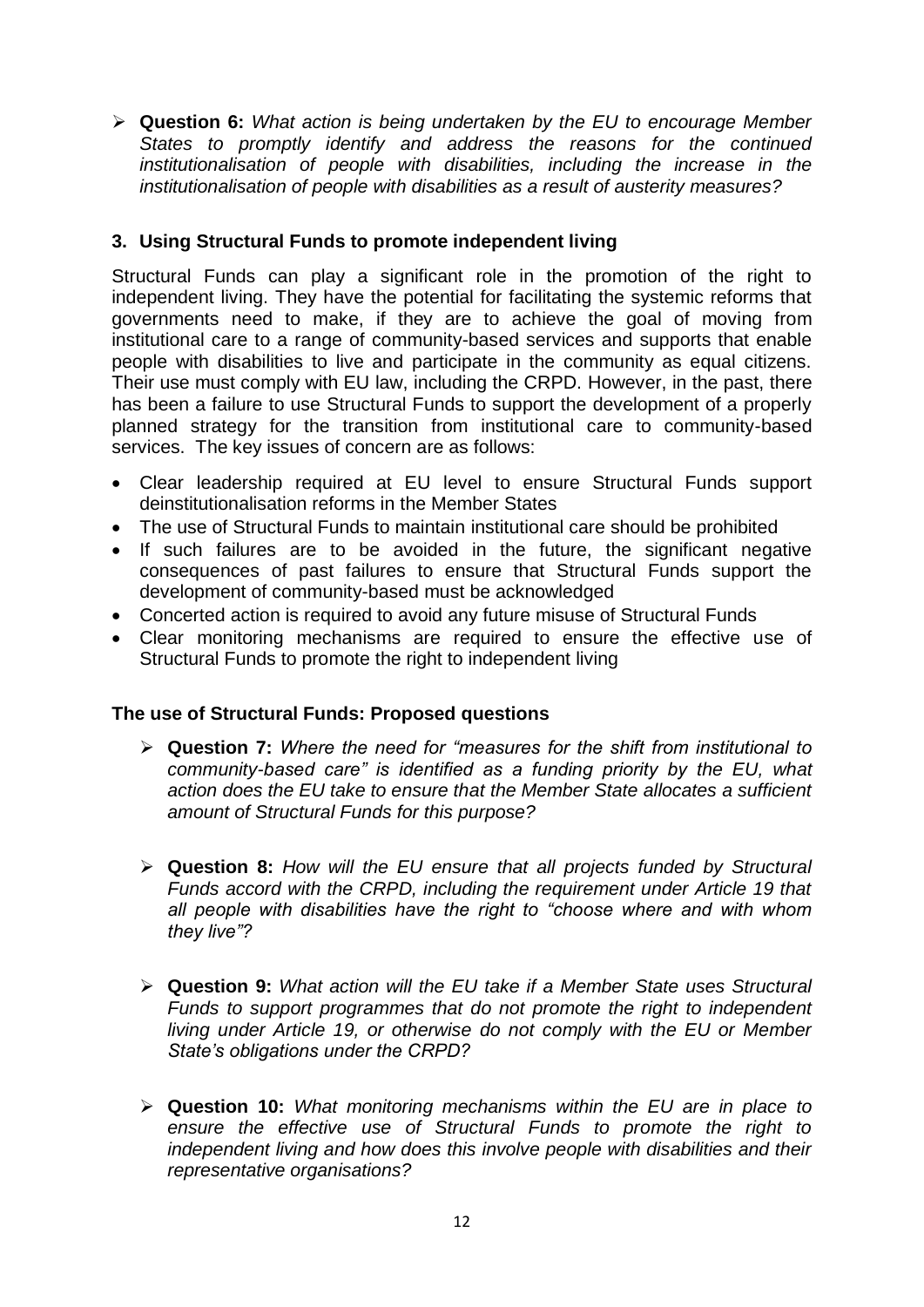## **4. Promoting personal assistance as an essential element of independent living**

Personal assistance is one of the core elements of independent living. Article 19(b) requires State Parties to ensure that people with disabilities have access to "community support services, including personal assistance necessary to support living and inclusion in the community, and to prevent isolation or segregation from the community". However, to date, too little attention has been given to the importance of ensuring that personal assistance schemes are available to all people with disabilities living in the EU. The key issues of concern are as follows:

- Lack of attention given to promoting personal assistance schemes
- Lack of portability of personal assistance schemes

## **Personal assistance as an essential element of independent living: Proposed questions**

- **Question 11:** *What action will the EU take to ensure that personal assistance schemes are sufficiently supported by the Structural Funds, along with other community-based services?*
- **Question 12:** *What action will the EU take to ensure that people with disabilities have access to essential independent living services, including personal assistance, when taking up residence in another EU Member State?*
- **Question 13:** *How does the EU plan to use existing policy initiatives, such as those related to reaching Europe 2020 targets, to promote access to personal assistance for people with disabilities?*

## **Conclusion**

The EU report gives insufficient attention to the problems and challenges faced by people with disabilities living in the EU, in relation to the right to independent living (Article 19). It fails to provide a realistic picture of the current situation of people with disabilities, with the corresponding problem that there is little discussion on how the continuing widespread and weighty barriers to achieving the goals set out in the EU Disability Strategy 2010 – 2020 might be addressed. In particular, while the action by the EC to highlight, in both policy and legislation, the need for Member States to ensure the shift from institutional care to community-based services is very welcome, more effective action is required to ensure that people with disabilities can exercise their right to independent living in accordance with Article 19.

ENIL-ECCL hopes that the range of comments and questions it has posed will assist the CRPD Committee in assessing the extent to which the EU has complied with its obligations under the CRPD, in particular Article 19, and to consider what further action the EU should take to address any areas in which it falls short in meeting its obligations.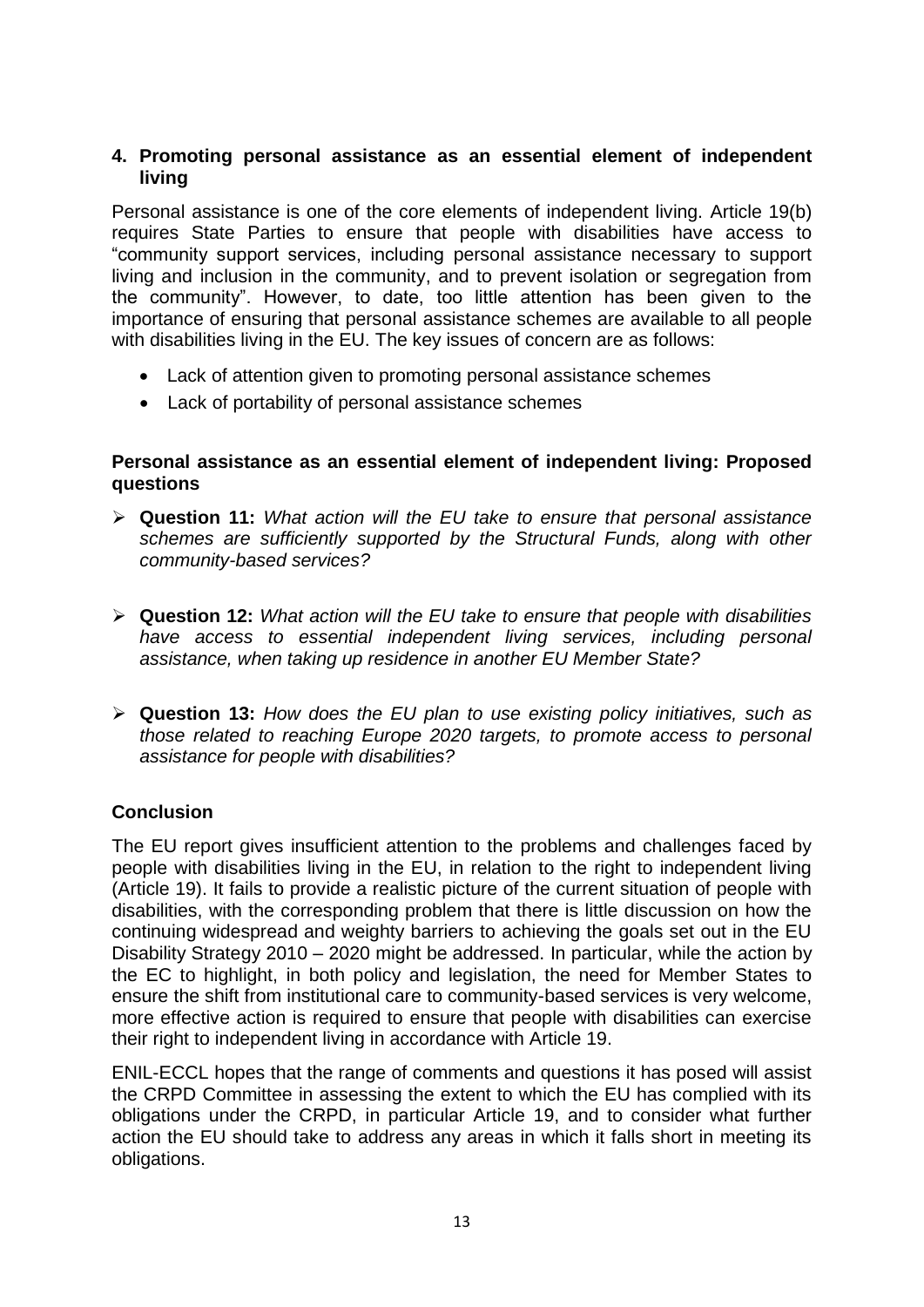# **Endnotes**

1 <sup>1</sup> European Commission, *Report of the Ad Hoc Expert Group on the Transition from Institutional to Community-based Care*:

[http://ec.europa.eu/social/main.jsp?langId=en&catId=89&newsId=614&furtherNews=](http://ec.europa.eu/social/main.jsp?langId=en&catId=89&newsId=614&furtherNews=yes) [yes](http://ec.europa.eu/social/main.jsp?langId=en&catId=89&newsId=614&furtherNews=yes)

 $\overline{\frac{2}{1}}$  Mansell, J., Knapp, M., Beadle-Brown, J., & Beecham, J., (2007) *Deinstitutionalisation and community living – outcomes and costs: report of a European Study. Volume* 2: Main Report. Canterbury: Tizard Centre, University of Kent (referred to as "the DECLOC report). See:

[http://www.kent.ac.uk/tizard/research/DECL\\_network/documents/DECLOC\\_Volume\\_](http://www.kent.ac.uk/tizard/research/DECL_network/documents/DECLOC_Volume_2_Report_for_Web.pdf)

2 Report for Web.pdf. Although this figure dates from 2007, there have been no further major studies aimed at establishing the number of people with disabilities living in institutions in the EU since then.

<sup>3</sup> See, for example, Annex 2 (Selection of reports about institutionalisation of children and adults in countries accessing Structural Funds and IPA) of the *Toolkit on the Use of European Union Funds for the Transition from Institutional to Communitybased care,* 2012: [www.deinstitutionalisationguide.eu](http://www.deinstitutionalisationguide.eu/)

<sup>4</sup> See ENIL-ECCL, *Briefing on Structural Funds Investments for People with Disabilities: Achieving the Transition from Institutional Care to Community Living,*  December 2013, (ENIL-ECCL Briefing 2013), pages 11 – 12: [http://www.enil.eu/wp](http://www.enil.eu/wp-content/uploads/2013/11/Structural-Fund-Briefing-final-WEB.pdf)[content/uploads/2013/11/Structural-Fund-Briefing-final-WEB.pdf](http://www.enil.eu/wp-content/uploads/2013/11/Structural-Fund-Briefing-final-WEB.pdf)

 $5$  Personal communication.

 $6$ See:

[wcd.coe.int/com.instranet.InstraServlet?command=com.instranet.CmdBlobGet&Instr](file:///C:/Downloads/wcd.coe.int/com.instranet.InstraServlet%3fcommand=com.instranet.CmdBlobGet&InstranetImage=2503663&SecMode=1&DocId=2130702&Usage=2) [anetImage=2503663&SecMode=1&DocId=2130702&Usage=2](file:///C:/Downloads/wcd.coe.int/com.instranet.InstraServlet%3fcommand=com.instranet.CmdBlobGet&InstranetImage=2503663&SecMode=1&DocId=2130702&Usage=2)

<sup>7</sup> *Report of the Ad Hoc Expert Group on the Transition from Institutional to Community-based Care,* 2008, page 14 (see endnote 1)

<sup>8</sup> ENIL-ECCL Briefing 2013 (endnote 4), pages 9 – 10.

<sup>9</sup> Regulation (EU) No 1303/2013. See: [http://eur-](http://eur-lex.europa.eu/LexUriServ/LexUriServ.do?uri=OJ:L:2013:347:0320:0469:EN:PDF%20)

[lex.europa.eu/LexUriServ/LexUriServ.do?uri=OJ:L:2013:347:0320:0469:EN:PDF](http://eur-lex.europa.eu/LexUriServ/LexUriServ.do?uri=OJ:L:2013:347:0320:0469:EN:PDF%20)

 $10$  See the European Commission Position papers on the development of Partnership agreements and programmes in 2014 – 2020, for Bulgaria, Czech Republic, Estonia, Greece, Hungary, Latvia, Lithuania, Poland, Romania, Slovenia, Slovakia and Croatia.

<sup>11</sup> European Expert Group on the Transition from Institutional to Community-based Care, 2012, *Common European Guidelines on the Transition from Institutional to Community-based Care.* See: [http://www.deinstitutionalisationguide.eu](http://www.deinstitutionalisationguide.eu/)

<sup>12</sup> ENIL-ECCL, *Realising the Right to Independent Living: Is the European Union Competent to Meet the Challenges?: ENIL-ECCL Shadow report on the implementation of Article 19 of the UN Convention on the Rights of Persons with Disabilities in the European Union*, October 2014, page 33. See:

[http://www.enil.eu/wp-content/uploads/2012/06/Shadow-Report-11-04-2014-final-](http://www.enil.eu/wp-content/uploads/2012/06/Shadow-Report-11-04-2014-final-WEB-1-1.pdf)[WEB-1-1.pdf](http://www.enil.eu/wp-content/uploads/2012/06/Shadow-Report-11-04-2014-final-WEB-1-1.pdf)

<sup>13</sup> COM(2010) 636 final European Disability Strategy 2010-2020: *A Renewed Commitment to a Barrier-Free Europe*, pages 5 - 6

<sup>14</sup> See discussion on the lack of vision for developing community-based alternatives to institutional care, ECCL-ENIL Briefing 2013 (endnote 4), pages 8 – 11.

<sup>15</sup> See endnote 11, available at: [http://www.deinstitutionalisationguide.eu](http://www.deinstitutionalisationguide.eu/)